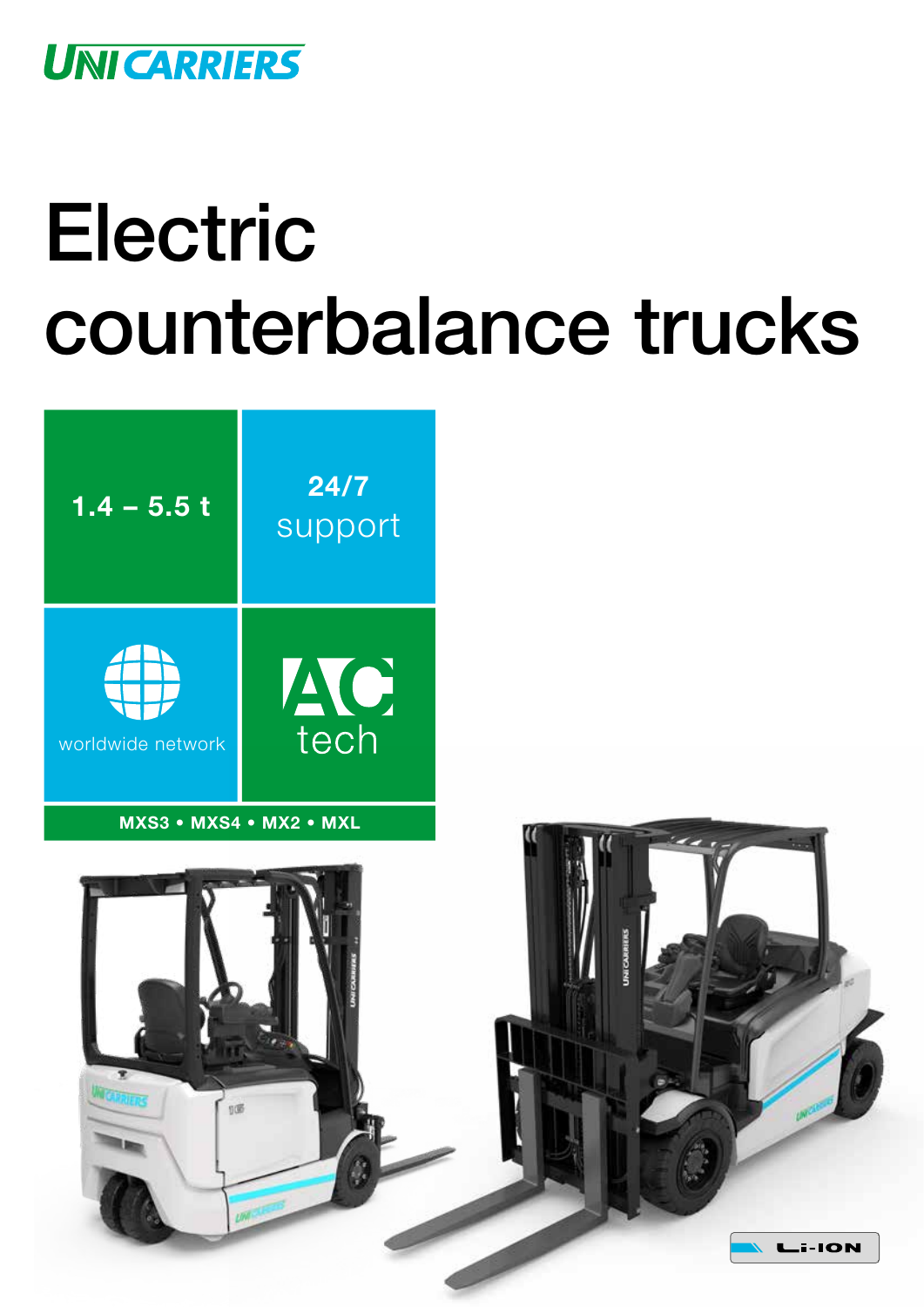

### Secure your operations from order to delivery with

## UniCarriers electric counterbalance trucks

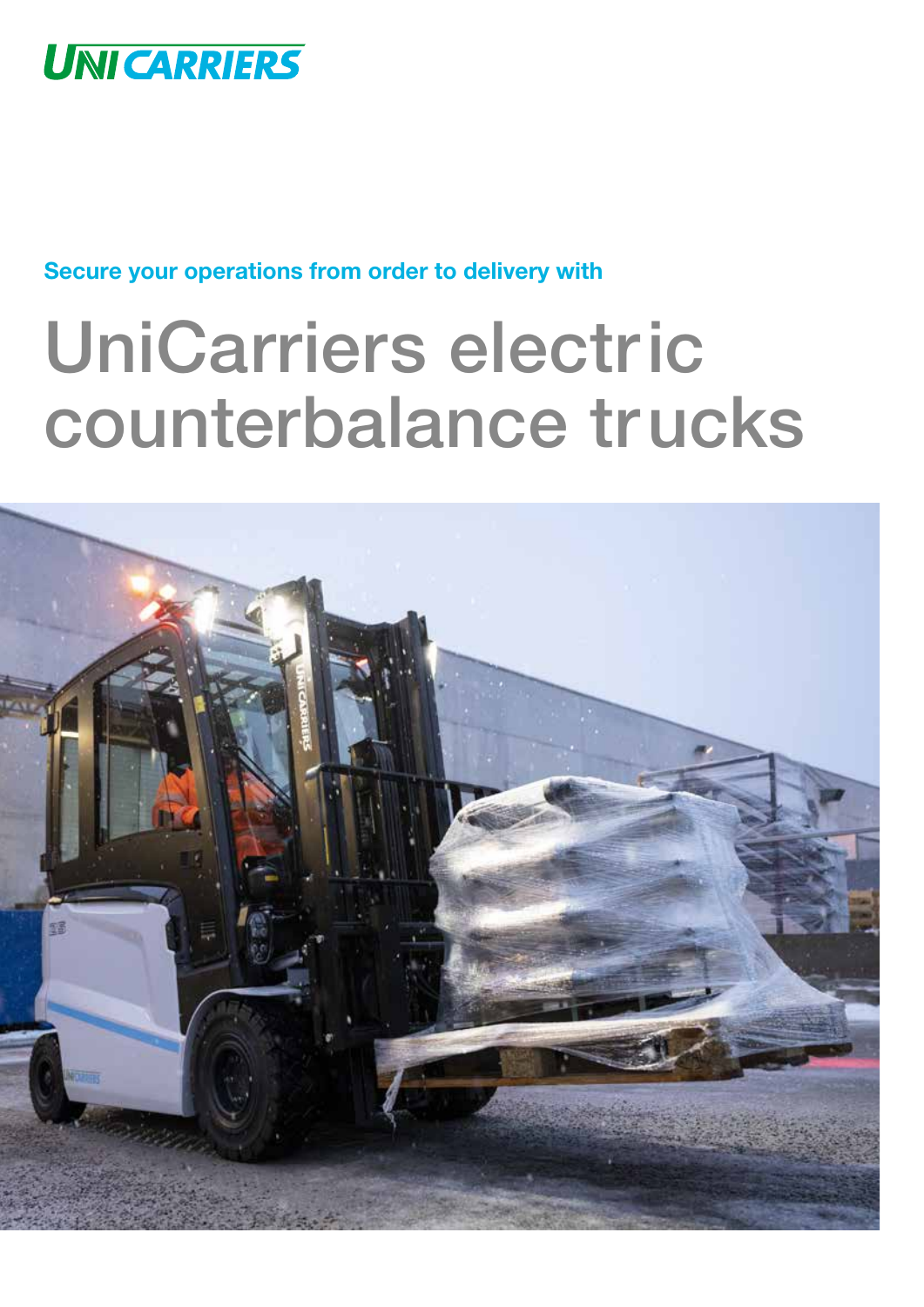

Your truck is important. Its operation is most important of all.

That is why UniCarriers 360° is a complete solution for your business, covering service, fleet information, health & safety, training, tools, equipment and financing.

We know how to optimise your operation.

The MX series is extremely productive through its power and agility, whilst easy and comfortable to use in demanding applications through the best-in-class ergonomics. Our trucks working both inside and outside, help to reduce emissions and maintenance costs whilst boosting performance and efficiency. These multifunctional problem-solvers range from 1.4 to 5.5 tonnes and include innovative features to meet the highest demands on efficiency, and durability. All electric, higher capacity models offer low noise levels and low energy consumption – both better for the environment and your business.

#### MXS3

The right performer in tight spaces 3-wheel counterbalance truck  $\overline{\phantom{a}}$  Li-ION

Lift capacity 1400/1600/1800/2000 kg Lift height up to 7 metres



MXS4 Your tough all-surface partner 4-wheel counterbalance truck  $\blacksquare$  Li-ION

Lift capacity 1600/1800/2000 kg Lift height up to 7 metres



MXL

Handle heavy loads with less energy consumption and zero emissions 4-wheel counterbalance truck

 $\blacksquare$  Li-ION

Lift capacity 4000/4500/5000/5500 kg Lift height up to 7 metres





Lift capacity 2500/3000/3500 kg Lift height up to 7 metres

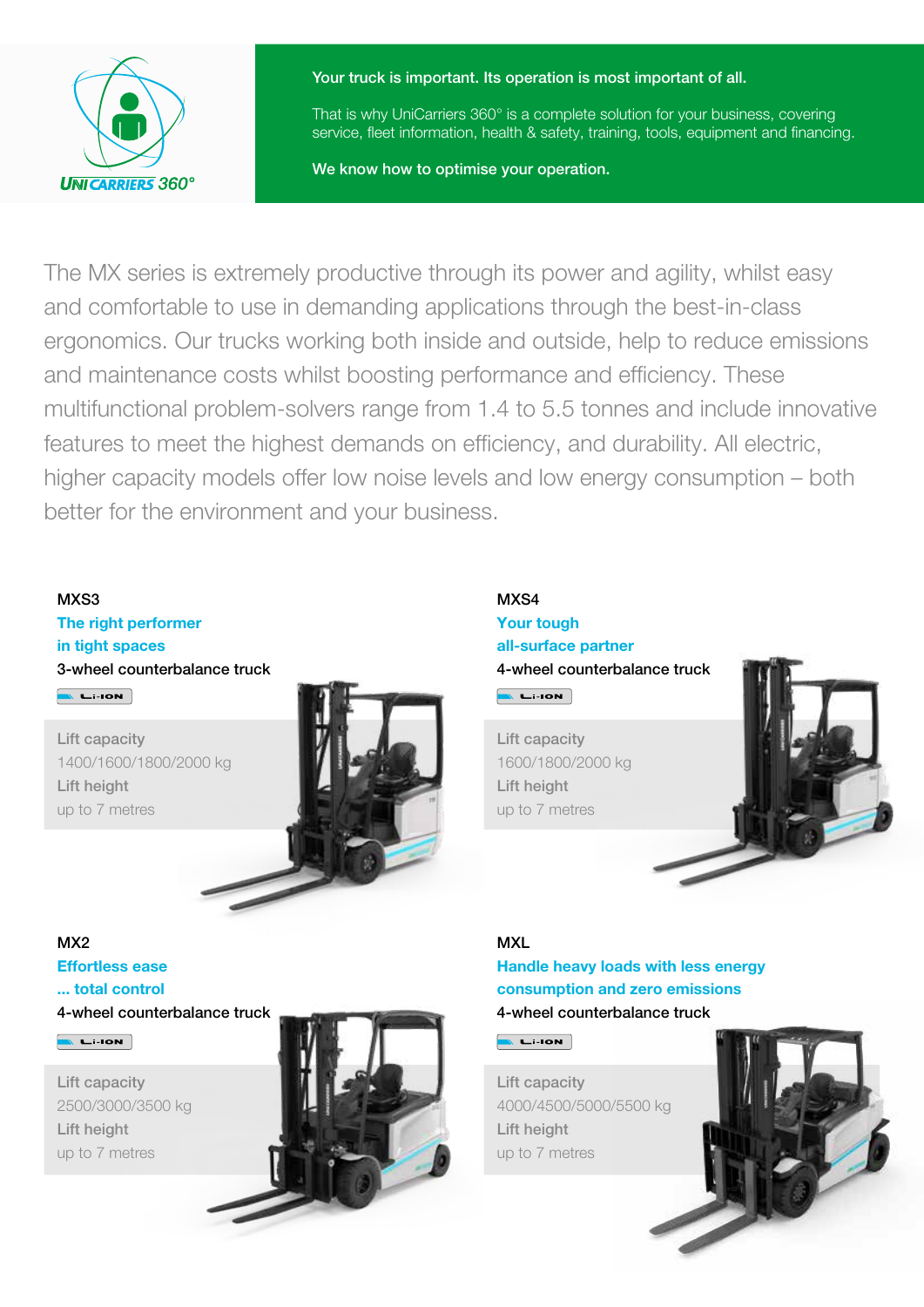### MXS Series Applications

With dependable performance, durability and adaptability – backed by excellent customer service – the MXS series offers agility and productivity in tight spaces. Due to their compact design, amazing manoeuvrability and intelligent control systems, they are ideal for intensive industries such as:

- Food and beverage manufacturing and wholesale General and refrigerated warehousing and storage
- 
- 
- 
- Fishing and fish processing  **The Contract of Australian Contract Contract of Australian Machinery and heavy equipment**
- Chemicals, textiles and rubber **Electric equipment and components**

### Features



### Reduce Downtime with Self-Diagnostics

To maximize uptime and maintain the performance levels of these durable trucks, we build easy servicing into their design. Integrated onboard diagnostics provide immediate truck status. Its intuitive and easyto-read multi-function colour display combined with accessible service history reduce troubleshooting time, so the unit is back in operation faster. Everything can be accessed via a smart LCD panel or laptop.



### Convenience at Your Fingertips

Optional touch sensitive fingertip controls are spring-loaded for a natural feeling and is gentle to the touch. Ergonomic controls include an adjustable armrest when selecting the optional fingertip controls. Interesting advances include a synchronization system for the steering knob, which automatically returns it to the correct 8 o'clock position whenever the truck straightens up – even if the wheel has been forced beyond its end stop.



### Electromagnetic Brakes

Fully electronic magnetic brakes require less servicing and offer greater energy efficiency. The electromagnetic parking brake as standard does not require hand levers to release the brakes, helping to reduce maintenance costs and total cost of ownership.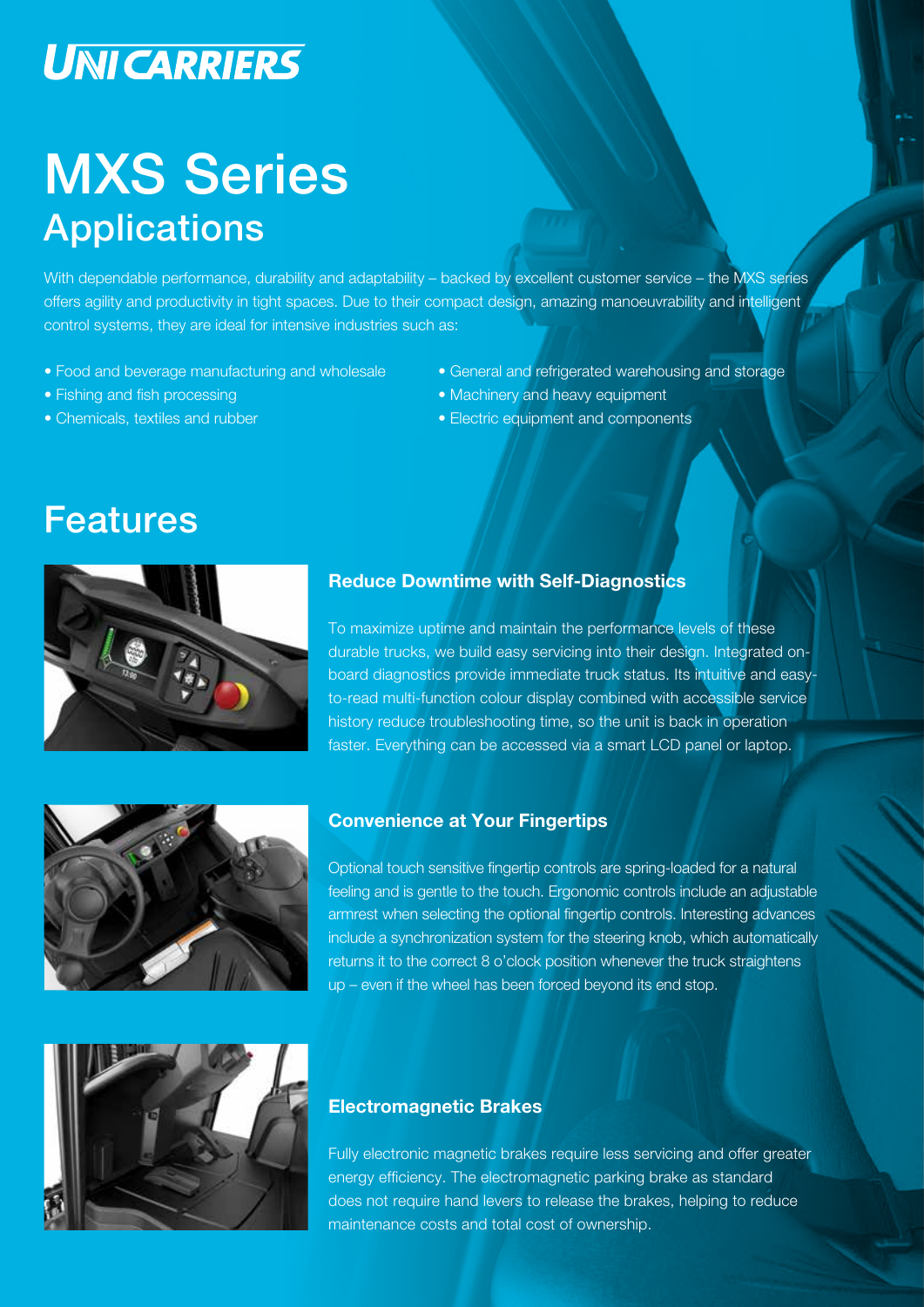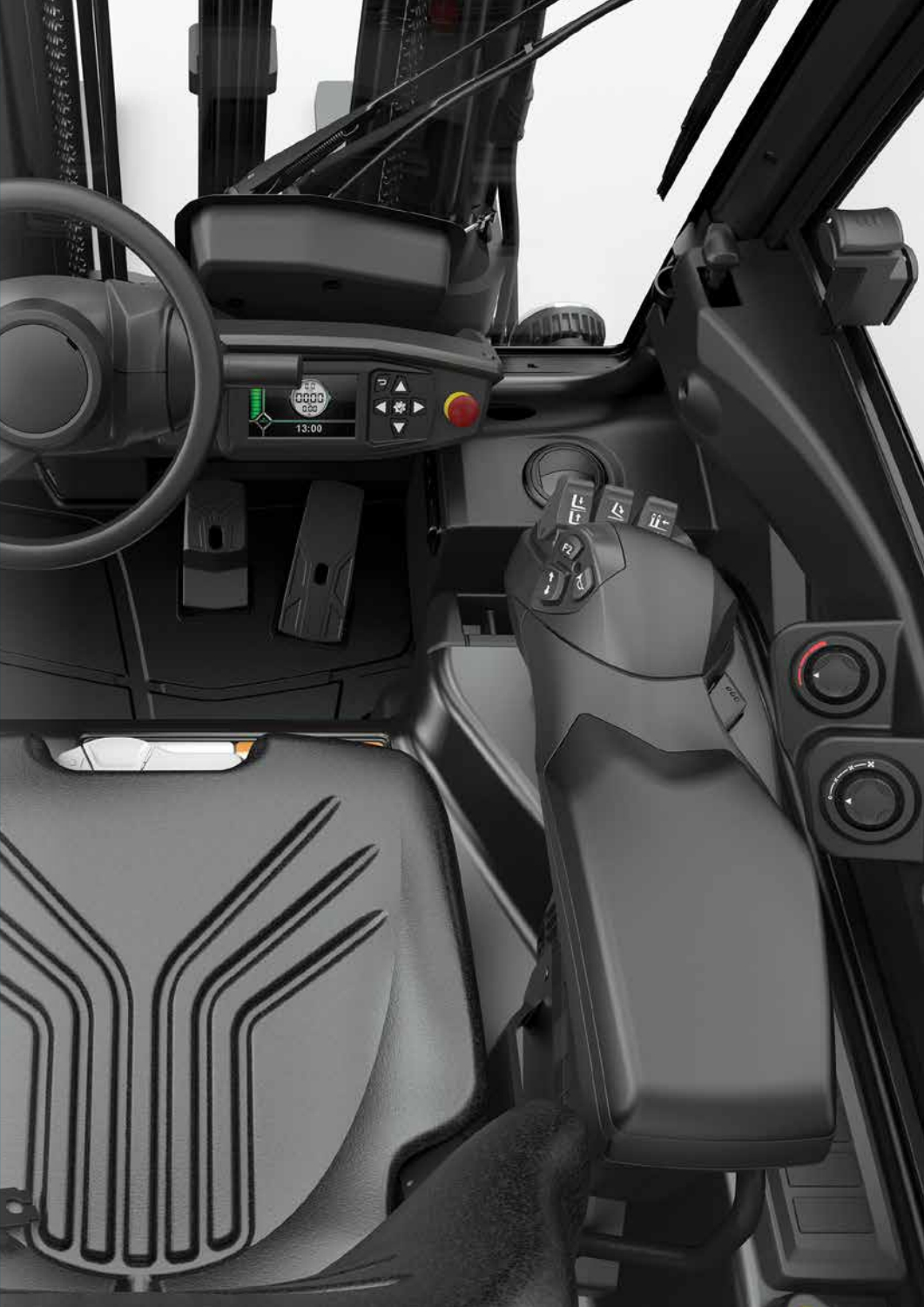### High handling efficiency, dependable performance, amazing adaptability

The MXS3 and MXS4 are characterized by their compact and robust design, excellent manoeuvrability and intelligent control systems. This makes them ideal for dynamic handling tasks in demanding, confined environments.

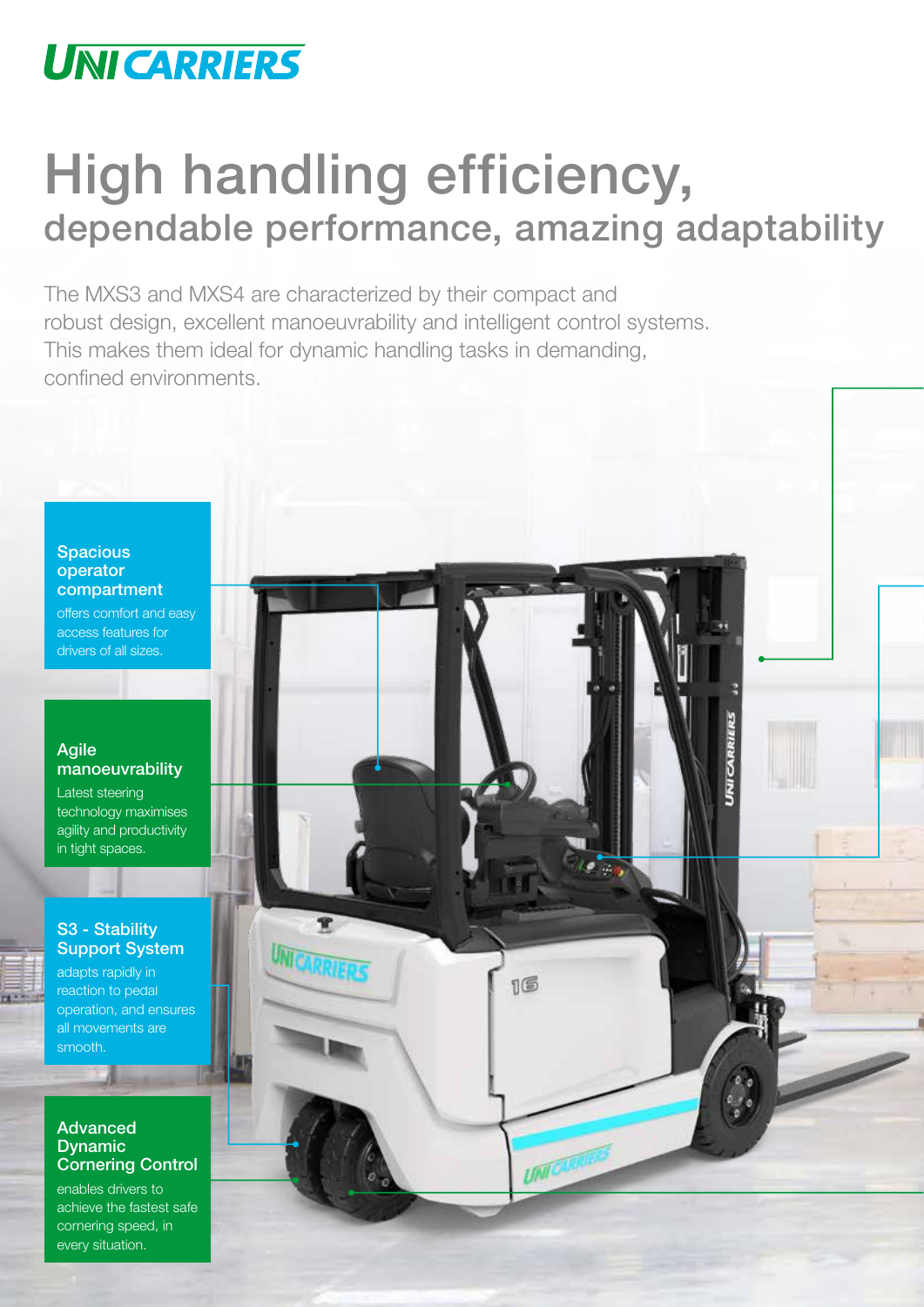#### Tuned in to the driver

Intelligent control systems automatically adapt truck behaviour to the driver's wishes and needs.

#### High-vision design

with inclined and narrow dashboard, one-spoke steering wheel and optimised free lift cylinder structure.

#### Easy-to-read multi-function colour display

encourages correct use and maintenance through truck diagnostics.

#### Control and comfort

Safety features, ergonomic controls and comfortable working conditions enhance driver confidence.

### Advanced **hydraulics**

Load sensing automatically adjusts to the weight being handled, to maintain precise control.

ä

**JNICARRIERS** 

 $20$ 

 $\ddot{\circ}$ 

Ħ

Automatic aids keep load handling safe, steady and precisely controlled, whatever the lift height or load.

### 360° steering

allows truck to turn and face the opposite direction (180°) without stopping.

#### Four-wheel steering with  $+100^\circ$  rear turning axle

provides smooth and agile manoeuvring, including instant side turns with no pushback.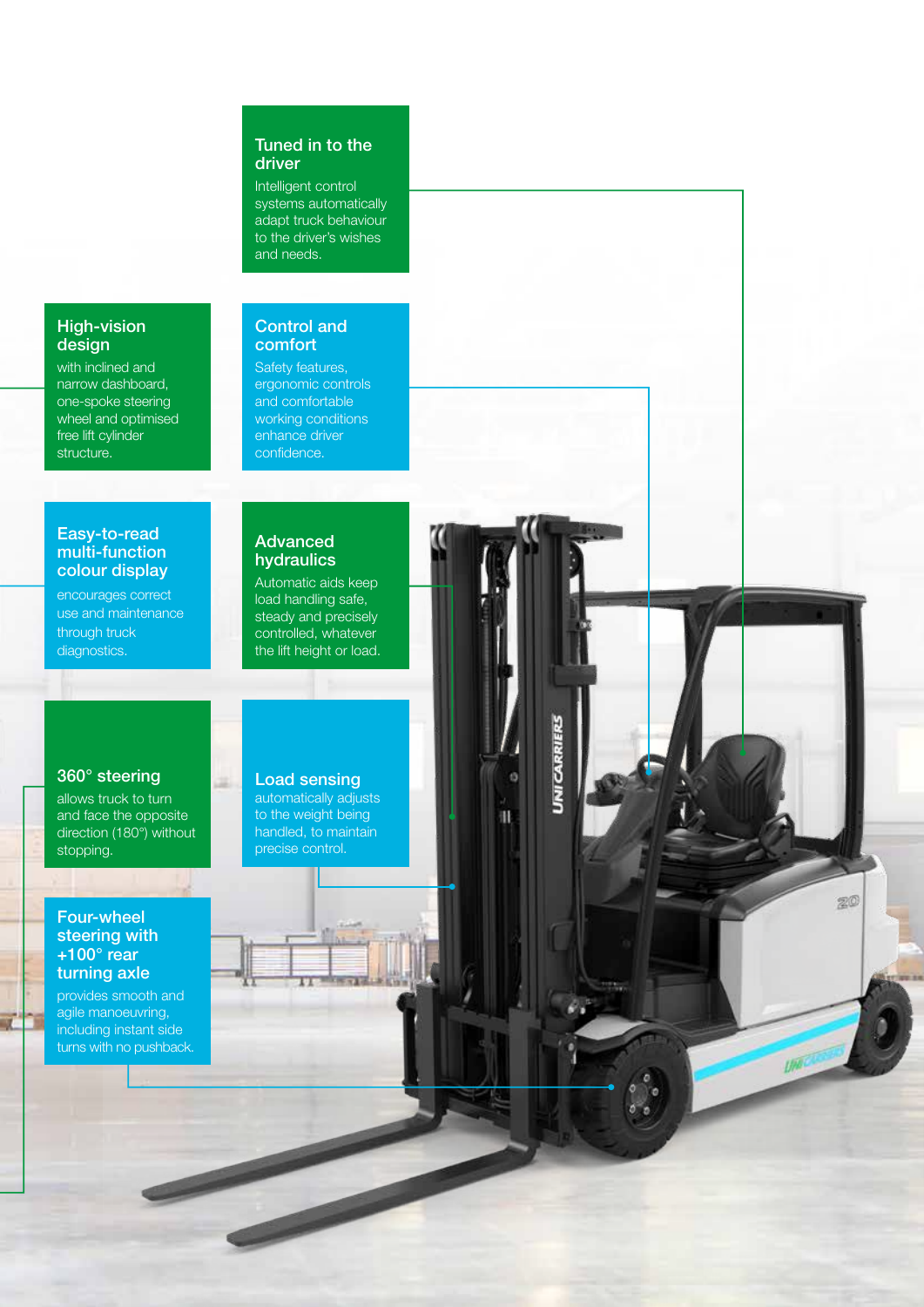

## MXS3

| Model                     | <b>MXS3-14</b> | <b>MXS3-16</b> | <b>MXS3-18</b> | <b>MXS3-16L</b> | <b>MXS3-18L</b> | <b>MXS3-20L</b> |
|---------------------------|----------------|----------------|----------------|-----------------|-----------------|-----------------|
| Lift capacity, kg         | 1400           | 1600           | 1800           | 1600            | 1800            | 2000            |
| Load centre, mm           | 500            | 500            | 500            | 500             | 500             | 500             |
| Truck width, mm           | 1090           | 1090           | 1090           | 1090            | 1090            | 1140            |
| Turning radius, mm        | 1502           | 1502           | 1502           | 1610            | 1610            | 1610            |
| Overhead quard height, mm | 2050           | 2050           | 2050           | 2050            | 2050            | 2050            |
| Battery (std), V/Ah       | 500-625        | 500-625        | 500-625        | 625-750         | 625-750         | 625-750         |
| Length to fork face, mm   | 1846           | 1846           | 1846           | 1954            | 1954            | 1969            |

### Now available with Li-ION technology

The MXS series is now available to order with a Li-ION battery, the latest in forklift battery technology.With completely maintenance- and emission-free Li-ION batteries, there are no limits. These batteries offer lower energy consumption, higher utilisation and flexible charging, anytime and anywhere – meaning there's no need for time-consuming battery changeovers or dedicated charging areas. Just connect the truck to the charger and top up the battery when you get an opportunity, then disconnect it when it's time to get back to work. For further information on Li-ION technology visit: unicarrierseurope.com/uk/lithium-ion-battery-solutions

Energy consumption from mains power source



Energy loss during charge/discharge

Energy available for

### Powerful and efficient

Handling efficiency is not just about performance. Ergonomics, visibility and operability also play a major role. Drivers who are assisted by our industry leading safety performance systems will increase productivity and reduce handling costs.

### Excellent Ergonomics

One of the most important concerns of ergonomic design is to ensure the operator's well-being. Our trucks are designed to make no compromises in the pursuit of this goal. Your drivers and your entire operation will benefit from our comfort and productivity features.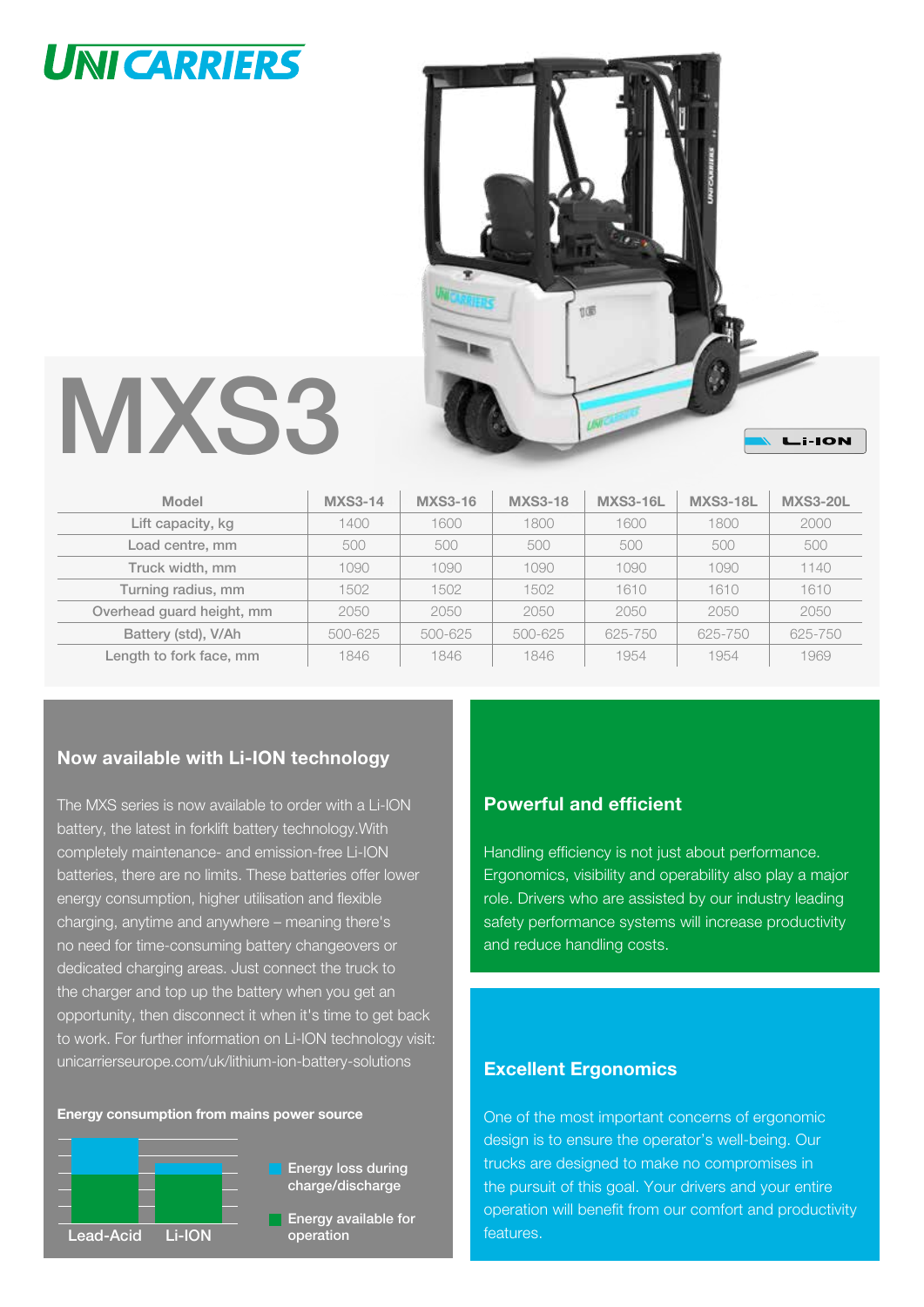

# MXS4

| Model                     | <b>MXS4-16</b> | <b>MXS4-18</b> | <b>MXS4-16L</b> | <b>MXS4-18L</b> | <b>MXS4-20L</b> |
|---------------------------|----------------|----------------|-----------------|-----------------|-----------------|
| Lift capacity, kg         | 1600           | 1600           | 1600            | 1800            | 2000            |
| Load centre, mm           | 500            | 500            | 500             | 500             | 500             |
| Truck width, mm           | 1090           | 1090           | 1090            | 1090            | 1140            |
| Turning radius, mm        | 1662           | 1662           | 1770            | 1770            | 1770            |
| Overhead guard height, mm | 2050           | 2050           | 2050            | 2050            | 2050            |
| Battery (std), V/Ah       | 500-625        | 500-625        | 625-750         | 625-750         | 625-750         |
| Length to fork face, mm   | 2002           | 2002           | 2110            | 2110            | 2125            |

### Agile and manoeuverable

With compact design, amazing manoeuvrability and intelligent control systems, the MXS3 and MXS4 are ideal for handling tasks in cramped, fast-paced environments.

### Comfortable and driver-oriented

Advanced safety features, ergonomic controls and comfortable working conditions enhance driver confidence, performance and satisfaction. Thanks to our ProVision concept the driver has excellent vision in all directions, ensuring safe handling.

### MXS Series Overview: 11 models variation

|                | <b>Model</b>    | <b>Battery voltage/capacity</b> | Load capacity on forks @500mm LC (kg) |       |       |       |  |
|----------------|-----------------|---------------------------------|---------------------------------------|-------|-------|-------|--|
| <b>Type</b>    |                 | at 5-hour discharge             | 1,400                                 | 1,600 | 1,800 | 2,000 |  |
| <b>MXS3-14</b> |                 | 500-625                         |                                       |       |       |       |  |
| 3-wheel        | <b>MXS3-16</b>  | 500-625                         |                                       |       |       |       |  |
|                | <b>MXS3-18</b>  | 500-625                         |                                       |       |       |       |  |
|                | <b>MXS3-16L</b> | 625-750                         |                                       |       |       |       |  |
|                | <b>MXS3-18L</b> | 625-750                         |                                       |       |       |       |  |
|                | <b>MXS3-20L</b> | 625-750                         |                                       |       |       |       |  |
| <b>MXS4-16</b> |                 | 500-625                         |                                       |       |       |       |  |
| 4-wheel        | <b>MXS4-18</b>  | 500-625                         |                                       |       |       |       |  |
|                | MXS4-16L        | 625-750                         |                                       |       |       |       |  |
|                | <b>MXS4-18L</b> | 625-750                         |                                       |       |       |       |  |
|                | <b>MXS4-20L</b> | 625-750                         |                                       |       |       |       |  |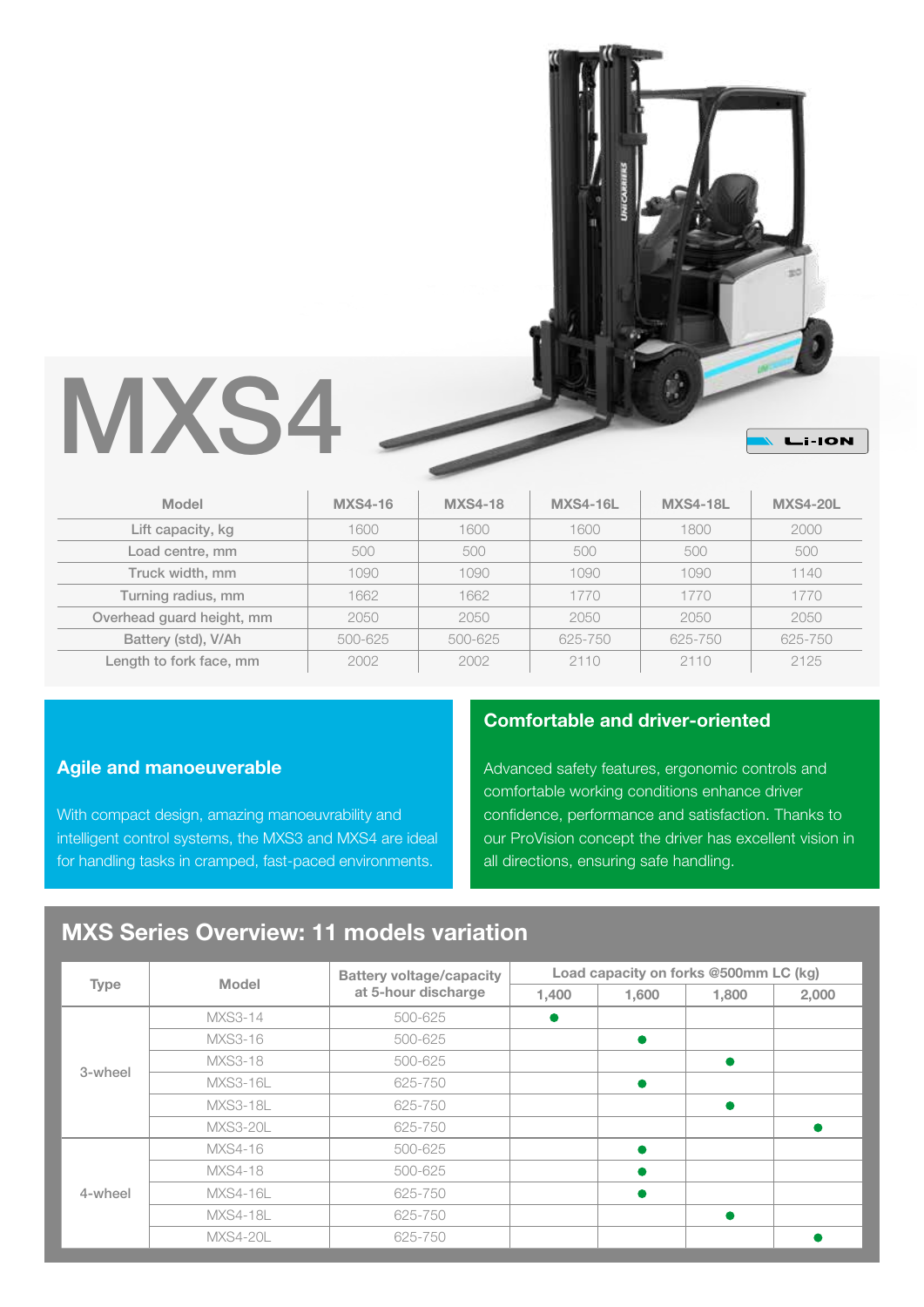

#### **Options**

- Automatic travel and tilt speed reduction
- Ergonomic operator presence pedal
- Dual joystick
- Automatic tilt centering
- Integrated clamp release
- Pallet truck battery change
- Windshield with wiper and washer
- Panel cabin



| <b>Model</b>              | $MX2-25$   | <b>MX2-25L</b> | <b>MX2-30</b> | <b>MX2-30L</b> | <b>MX2-35L</b> |
|---------------------------|------------|----------------|---------------|----------------|----------------|
| Lift capacity, kg         | 2500       | 2500           | 3000          | 3000           | 3500           |
| Load centre, mm           | 500        | 500            | 500           | 500            | 500            |
| Truck width, mm           | 970        | 970            | 970           | 970            | 970            |
| Turning radius, mm        | 2064       | 1920           | 2064          | 1920           | 2064           |
| Overhead quard height, mm | 2240       | 2240           | 2240          | 2240           | 2240           |
| Battery (std), V/Ah       | 80/700-775 | 80/560-620     | 80/700-775    | 80/560-620     | 80/700-775     |
| Length to fork face, mm   | 2530       | 2389           | 2558          | 2417           | 2558           |

### Top Features

- A software based Sensitive Drive System (SDS) smoothes start and stop movements, increases agility and adapts to the speed of operators' foot movements.
- Extra boost for ramps
- Tight space agility rear axle steers through a full 100°, with dual drive motors for instant, smooth turning on the spot and no initial "push".
- Touch-sensitive fingertip controls natural feeling, spring-loaded response: press gently for finer control.
- Advanced Dynamic Cornering Control senses the angle of a turn, and reduces speed earlier in the manoeuvre for maximum stability and accurate, positive cornering.
- Perfectly weighted steering and optimal steering wheel size with a light but firm feel gives confidence and manoeuvrability at all speeds.
- Sealed, wet-disc brakes are protected from the elements and virtually maintenance-free.
- F2 button simple thumb control integrates twice as many key controls – without taking your eyes off the load. Options include clamp release and automatic tilt centering.
- Precision tilt and side shift fine controls make important and difficult movements faster, and safer.
- Extra-large entry step for safe, no-slip entry and exit – whatever the footwear.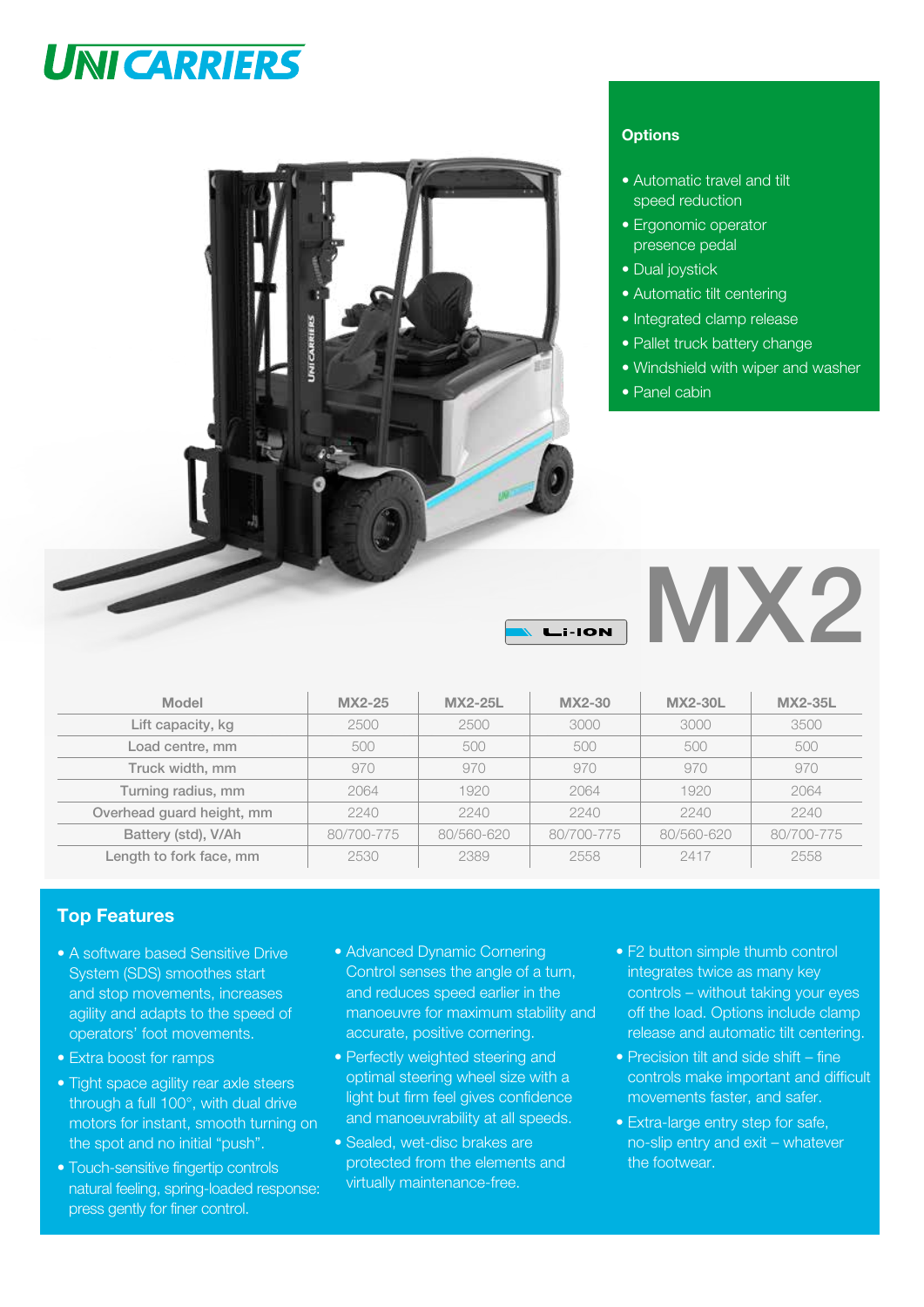### MXL i-ION

| Model                     | <b>MXL-40</b> | <b>MXL-45</b> | <b>MXL-50C</b> | <b>MXL-50</b> | MXL-50H | <b>MXL-55H</b> |
|---------------------------|---------------|---------------|----------------|---------------|---------|----------------|
| Lift capacity, kg         | 4000          | 4500          | 4990           | 4990          | 5000    | 5500           |
| Load centre, mm           | 500           | 500           | 500            | 500           | 600     | 600            |
| Truck width, mm           | 169           | 1169          | 1169           | 1169          | 1169    | 1169           |
| Turning radius, mm        | 2289          | 2289          | 2289           | 2434          | 2434    | 2434           |
| Overhead quard height, mm | 2340          | 2340          | 2340           | 2340          | 2340    | 2340           |
| Battery (std), V/Ah       | 80/775        | 80/775        | 80/775         | 80/930        | 80/930  | 80/930         |
| Length to fork face, mm   | 2825          | 2825          | 2825           | 2970          | 2990    | 2990           |

Driver comfort and well-being are at the heart of everything we do. The MXL is comfortable, manoeuvrable, and as easy to drive as a car. And in addition to reducing CO<sub>2</sub> emissions, there's another thing our electric truck eliminates: noise. The virtually silent hydraulic pumps provide a massive noise reduction not just for the driver, but everyone else in the workplace.



### Maximised throughput, minimised costs

- Low Cost of Ownership
- Less maintenance
- Inside/outside versatility
- Battery life longer than a single shift
- Best energy efficiency in class

### Easy to use, hard not to love: Easy to use, hard not to love: features and benefits for the driver features and benefits for the driver

- No need to turn off and on in use
- Automatic parking brake
- Oversteering rear-axle, more agile
- Better visibility due to new free lift set-up
- Cabin warms very fast
- Quiet electric motors and pump
- No motor vibrations
- Sealed and dampened cabin
- Adaptive load handling
- Can be tuned to exact needs
- Load sensing hydraulics
- Instant torque